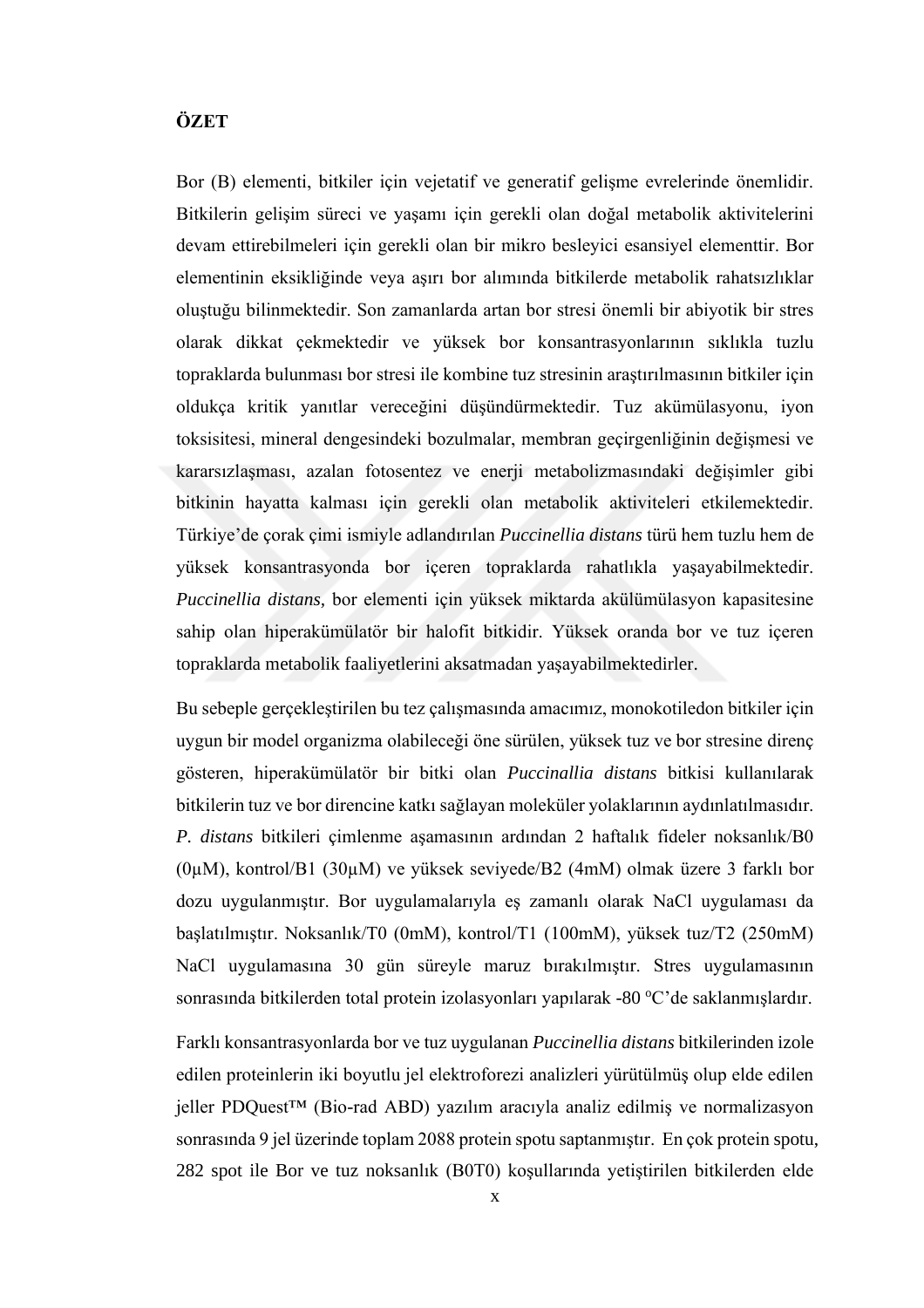edilen ait jellerde saptanmıştır. En az protein spotu ise B noksanlık ve yüksek tuz (B0T2) koşullarında yetişen bitkilerden izole edilen proteinlerin iki boyutlu jel elektroforezi örneklerinde saptanmıştır. Saptanan 2088 spot arasından bor konsantrasyonundaki değişimler baz alınarak PDQuest Advanced programı ile analiz edilmiş ve istatistiksel olarak anlamlı artış veya azalış gösteren 28 spot belirlenmiştir. Jellerden kesilen spotların içerisinde bulunan proteinlerin metal iyonlarıyla olan etkileşimleri incelenmiştir. Bu incelemeler ışığında seçilen 28 spottan 17 tanesinin yüzeyinde Bor iyonlarına ait emisyonlar saptanmış ve analizlerde bu spotlar kullanılmıştır.

Sonuç olarak bu tez çalışmasında *Puccinellia distans* bitkisinde bor ve tuz artışına bağlı olarak değişiklik gösteren proteinler gösterilmiştir. Elde edilen sonuçlar, kombine stres uygulamalarından elde edilen sonuçlar ile karşılaştırılarak tartışılmıştır.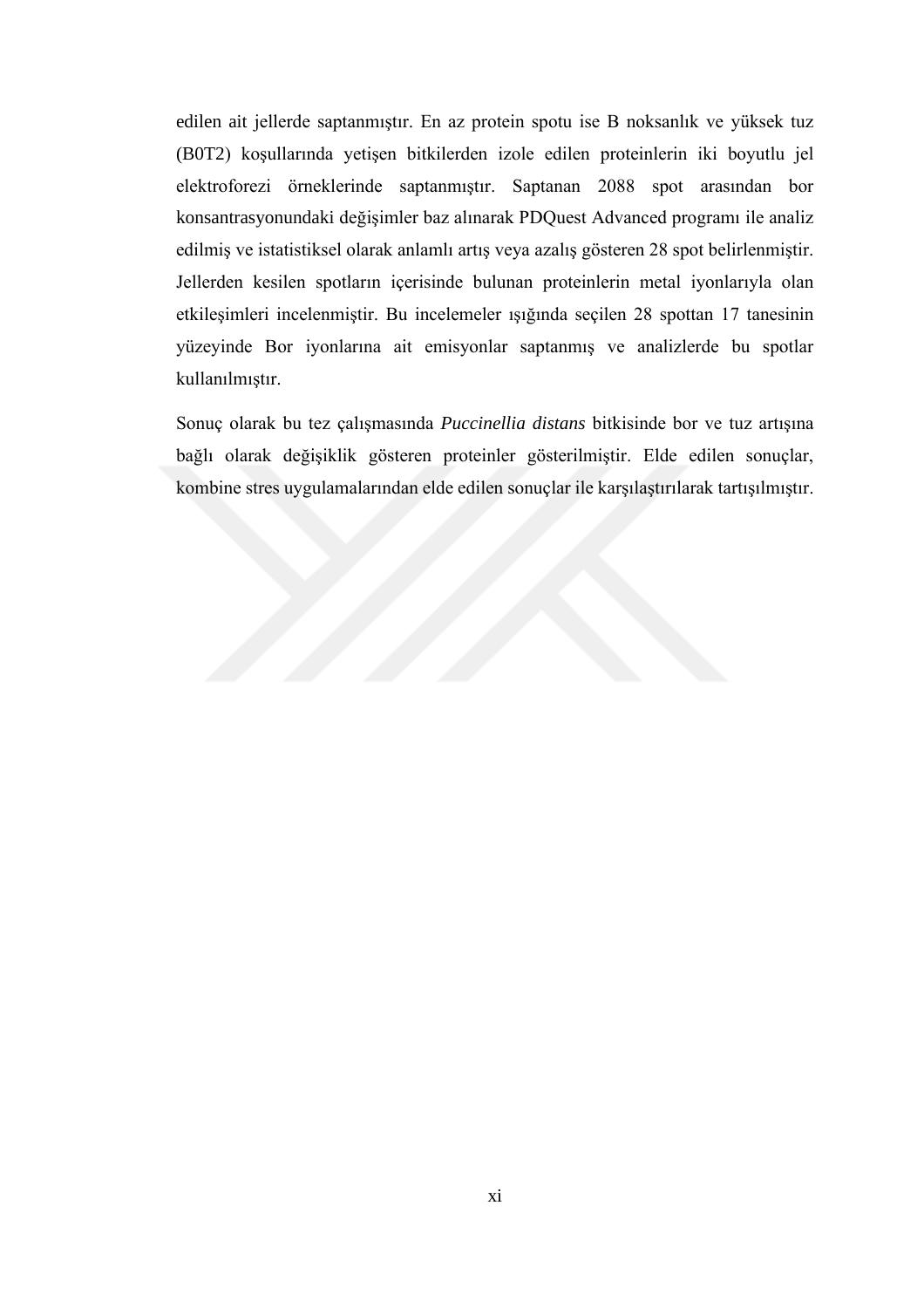## **ABSTRACT**

Boron (B) element is important for plants in vegetative and generative development stages. It is a micronutrient essential element necessary for plants to maintain their natural metabolic activities necessary for their development process and life. It is known that metabolic disturbances occur in plants due to deficiency or excessive intake of boron element. Recently, increasing boron stress has attracted attention as an important abiotic stress, and the presence of high boron concentrations in salty soils suggests that investigation of salt stress combined with boron stress will give highly critical responses for plants. Salt accumulation affects metabolic activities necessary for plant survival, such as ion toxicity, disruptions in mineral balance, altered and destabilized membrane permeability, reduced photosynthesis, and changes in energy metabolism. *Puccinellia distans* species called the alkali grass in Turkey can live comfortably in both salinity and boron containing high concentrations. *Puccinellia distans* is a hyperacumulatory halophyte plant with high accumulation capacity for boron element. They can live in soils which include high boron and salt without disturbing their metabolic activities.

For this reason, our aim in this thesis study is to elucidate the molecular pathways of plants that contribute to salt and boron resistance by using the hyperacumulative plant *P. distans*, which is suggested to be a suitable model organism for monocotyledonous plants and is resistant to high salt and boron stress. After the germination stage of *P. distans* plants, 3 different boron doses were applied to the 2-week-old seedlings as deficiency / B0 ( $0\mu$ M), control / B1 ( $30\mu$ M) and high level / B2 ( $4$ mM). Simultaneously with boron applications, NaCl application has also been initiated. Deficiency / T0 (0mM), control / T1 (100mM), high salt / T2 (250mM) NaCl application for 30 days. After the stress application, total protein isolations were made from the plants and stored at -80  $^{\circ}$ C.

Two-dimensional gel electrophoresis analyzes of proteins isolated from *P. distans* plants treated with different concentrations of boron and salt were carried out, the gels obtained were analyzed with PDQuest ™ (Bio-rad USA) software and after normalization, a total of 2088 protein spots were detected on 9 gels. The most protein spots were detected in the gels obtained from plants grown under Boron and salt deficiency (B0T0) conditions with 282 spots. The least protein spot was detected in